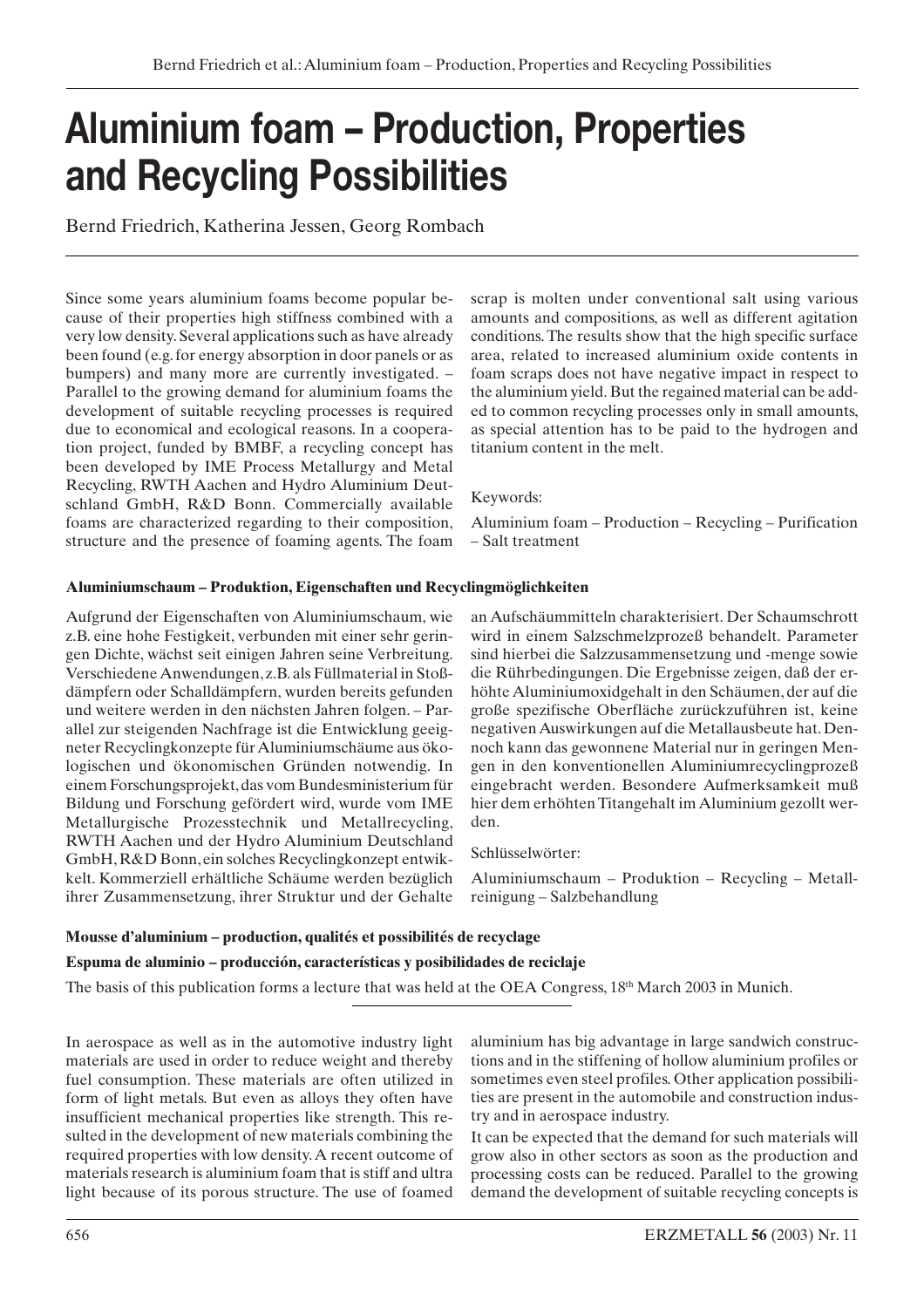

necessary to save raw material resources due to increasing requirements concerning environmental protection.

Due to this in a government supported project IME Process Metallurgy and Metal Recycling together with Hydro Aluminium Deutschland GmbH are searching for recycling concepts for advanced materials like composite materials, special alloys with lithium or scandium contents, iron containing cast parts and as well aluminium foams and AMC. Test runs in laboratory scale and investigations on metallurgical basics are done at IME, scale up test runs in pilot scale and material characterisation are done at Hydro Aluminium Deutschland GmbH.

Within this project at IME aluminium foams are treated in a salt based process to regain the aluminium that possibly can be added to conventional aluminium recycling processes. Special attention has to be paid on the titanium content in foams that had been produced with TiH<sub>2</sub> because the titanium enrichment in the aluminium matrix can reach values of about 0.7 %. This material has to be diluted with pure aluminium or scrap to decrease the titanium content to less than 0.1 %.

# 1 Definition of foam

Foams are systems of two phases that are thermodynamically not stable. Mostly they consist of a big gas volume that is dispersed in a small liquid or solid volume (Figure 1). Aluminium foams are disperse systems of a gaseous phase and a solid aluminium phase with a porosity of up to 80 %. They can consist of an open or a closed cell structure depending on the production process. Pure liquids do not form foams. There has to be a substance that inhibits the coalescence of the gas bubbles. In case of aluminium foams these stabilizing agents are oxides, ceramic particles, carbides or intermetallic compounds, depending on the production method.

The gas bubbles in the foam can be spherical or polyhedral depending on the porosity of the foam. With a porosity of more than 74 % they are polyhedral, otherwise they are spherical. The reason for this is the surface tension. In a smaller porosity the surface tension is higher than in bigger porosity so the bubbles are spherical to possess a surface energy as small as possible [1].

The cells of a closed cell structure are bordered by very thin films of the liquid or solid phase. The edges of the cell walls that are connected by nodes form the web of the cell structure. If the cell walls are damaged or if they flow into the edges at the end of the foam formation, an open cell structure is formed [1].

# 2 Foam production methods

For the production of aluminium foams several processes exist. The pores can either be formed by gas expansion or by place holders. Three possible production methods will shortly be described.

Metal foams can be produced by lost wax casting or casting into moulds filled with place holders as for example polystyrene balls. In these procedures the aluminium is cast into the moulds and afterwards the place holders, wax or polystyrene balls, are burned so that pores supersede the former place holders and open cell structures are formed (Figure 2).

In another production method inert gas or air is blown into an aluminium melt that is stabilized by ceramic or oxide particles. The gas forms bubbles in the melt and the stabilizing agents build a layer around them and this way prevent them from collapsing. The stabilized bubbles float to the surface of the melt and form a closed cell structured foam there that is removed by conveyor belts continuously. The surplus aluminium melt runs out of the foam and down to the melt again. In this process only foam blocks or



Fig. 2: Diagram of foam production by casting processes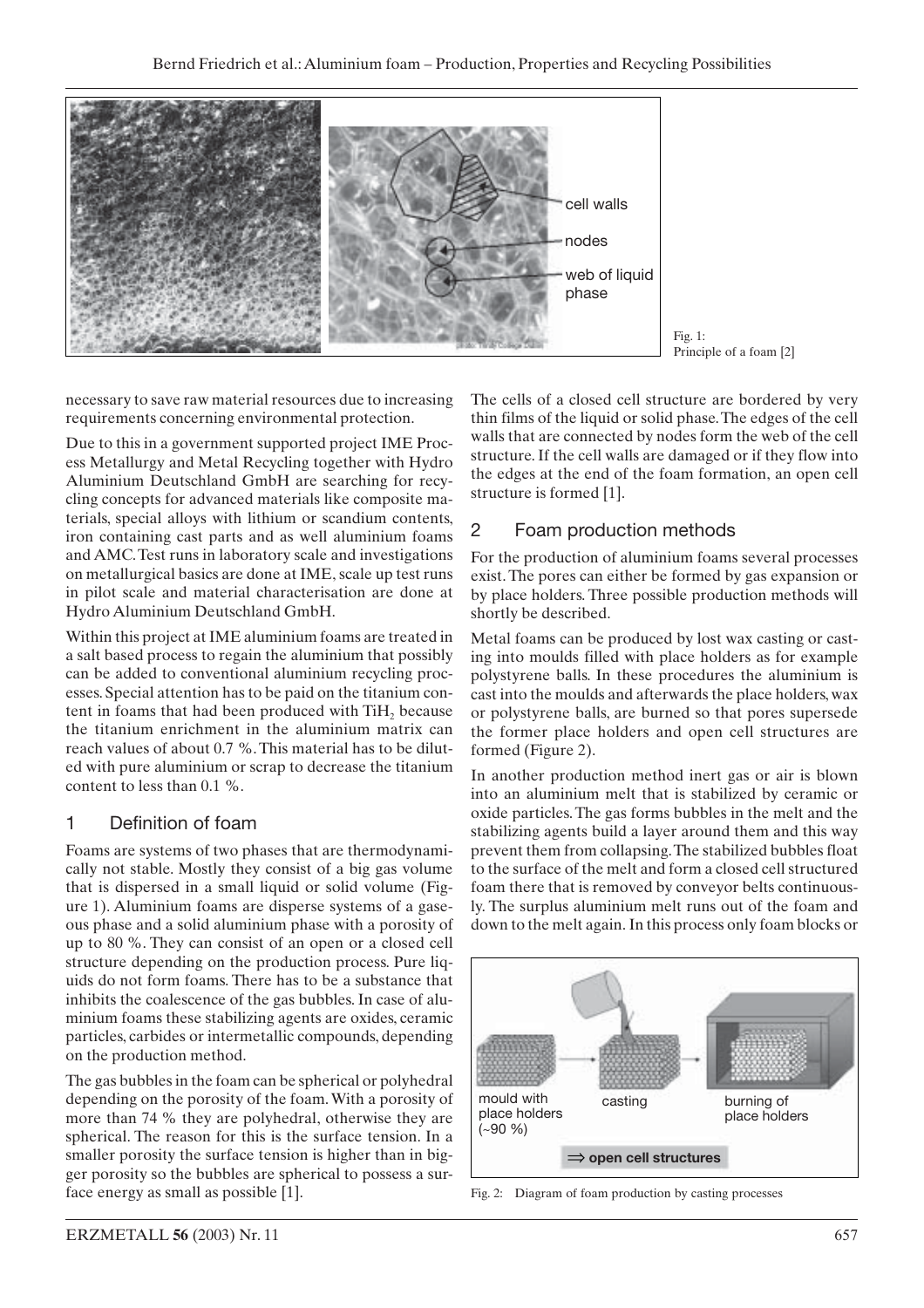

Fig. 3: Diagram of the gas injection technique for foam production, according to [3]

plates can be produced. It is not possible to receive any shaped parts (Figure 3) [3].

A third possibility to produce aluminium foams should be the powder metallurgical way (Figure 4). In this process aluminium powder and a powder of blowing agent are mixed and afterwards pressed into an optional form. Blowing agents can be metal hydrides like  $TH<sub>2</sub>$  or MgH<sub>2</sub>, carbonates, hydrates or other volatilizing substances. After compaction the shaped parts can be processed if necessary. Processing steps can be for example roll-bonding to create sandwich structures, extruding or cutting. In a last step the pressed parts are foamed at temperatures slightly above the melting point of aluminium. At these temperatures the blowing agents are expected to volatilize and the arising gas forms pores in the metal phase. In this process as well as in the lost wax casting process finished shaped parts of aluminium foam of more or less complicated geometries can be produced [4, 5].

# 3 Properties and possible applications

In comparison to bulk aluminium material aluminium foams have some special properties. These properties however depend very much on their cell structure. Open cell structures possess a good liquid and gas permeability, a large inner surface and due to this a good heat conductivity. In contrast to this, closed cell structures possess heat insulating properties because neither liquids nor gas can pass through them. Both kinds of foam have a high stiffness, a high capability of shock absorbing and vibration damping and what is most important in combination to the previously mentioned properties low densities.

The application of aluminium foam has advantages when parts are redesigned to optimize the multi functionality. According to different studies up to 70 kg of foam can be used in an average car. It could provide structural reinforcement and energy absorption in door panels, front hoods, bumpers, roof panels, crash boxes and body frame elements [6, 7]. Or it can be used as a combination of firewall, acoustic dampener, energy absorber and semi-structural component between the passenger department and trunk [6].

The two main competitors of aluminium foam concerning energy absorption are honeycomb structures and polymer foams. But in contrast to honeycomb structures aluminium foams have isotropic properties and they are much stronger and stiffer than polymer foams. They also can operate at much higher temperatures and have constant properties over time, humidity ranges and crash speeds [6].



Fig. 4: Diagram of the powder metallurgical foam production method, IFAM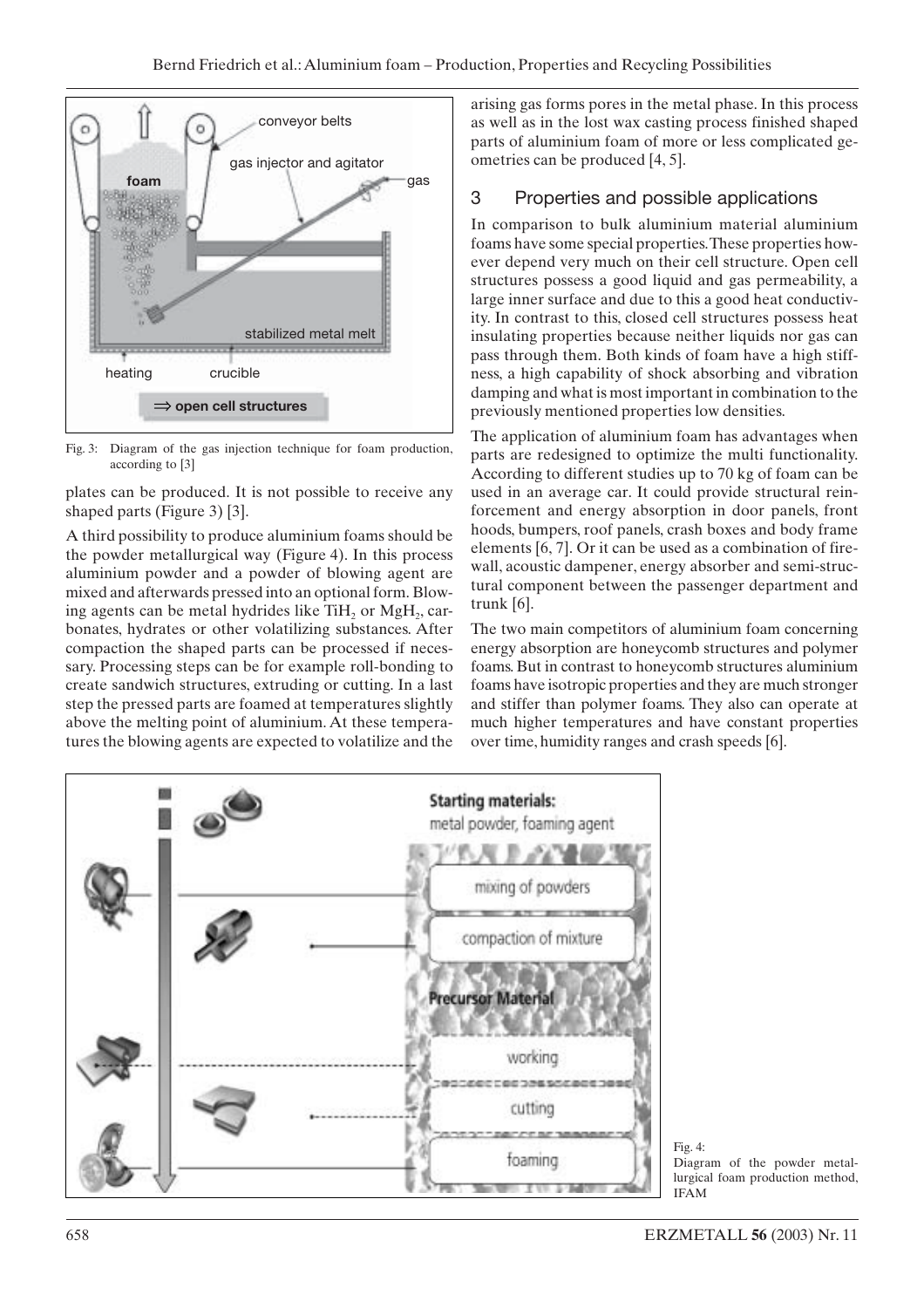#### 4 Aluminium foam recycling

#### 4.1 State of the art of recycling possibilities

Up to now only a few examinations concerning the possibility to recycle aluminium foams have been published. Mainly these tests are limited up to the addition of particle stabilized foams produced by gas injection technique into the MMC production or to recycle them to new foams [8]. Aluminium foams produced with metal hydrides are recommended to be recycled in the conventional aluminium recycling processes concerning to laboratory tests [8].

#### 4.2 Test runs at IME

Within the scope of this project it was examined under which circumstances aluminium foams produced with TiH<sub>2</sub> can be added to conventional aluminium recycling processes. With this intention several test runs were done with two kinds of foams (see Table 1) to evaluate the influences of foam analysis, salt quantity (0 to 50 % of the charged foam mass) and composition (0 to 15 % CaF<sub>2</sub> in the salt) on metal yield, alloying element concentrations and porosity of the recycled metal. The test parameters are given in Table 2.

The foam material was charged into a graphite crucible with salt consisting of NaCl and KCl (70/30) and up to 15 % CaF<sub>2</sub>. Afterwards it was molten in a resistance heated furnace.

After melting the material it was stirred with different agitator frequencies for about 20 min to evaluate the influence of the stirring conditions on the porosity of the recycled aluminium ingot.

In the test runs without salt addition the metal yields were very low because a lot of dross appeared. The results were very much better when salt was added. In test runs where the quantity of added salt was big in comparison to the metal quantity and no  $CaF<sub>2</sub>$  was added the metal yield was quite low because most of the metal remained dispersed in the salt slag (Figure 5). That is why the metal yields are better in test runs with only 20 % salt. The quantity of metal that can be dispersed in the salt slag is smaller and due to this the metal yields are bigger. An addition of  $CaF<sub>2</sub>$ improved the metal yields once more (Figure 6).

The presented results proof the possibility to reach metal yields of more than 95 % when  $CaF<sub>2</sub>$  is added to the salt and the melt is well stirred (Figure  $6$ ). CaF<sub>2</sub> in the salt melt lowers the surface tension and enables metal drops dis-

Table 1: Chemical analyses of two industrial foams (Hydro Aluminium Deutschland GmbH)

|                                                           |              | А                           |      | В    |     |  |  |  |  |
|-----------------------------------------------------------|--------------|-----------------------------|------|------|-----|--|--|--|--|
| Al $\lceil\% \rceil$                                      |              | 93.3                        |      | 89.5 |     |  |  |  |  |
| Ti [%]                                                    |              | 0.50                        |      | 0.72 |     |  |  |  |  |
| Oxides $\lceil \% \rceil$                                 |              | 6.5                         | 10.4 |      |     |  |  |  |  |
| Table 2: List of test series executed with aluminium foam |              |                             |      |      |     |  |  |  |  |
| Test series                                               | 1            | $\mathcal{D}_{\mathcal{L}}$ | 3    | 4    | 5   |  |  |  |  |
| Salt $\left[\%_{\text{foam}}\right]$                      | $\mathbf{0}$ | 20                          | 50   | 50   | 50  |  |  |  |  |
| $CaF2[%_{\text{salt}}]$                                   |              |                             |      | 15   | 15  |  |  |  |  |
| Agitation [rpm]                                           | 100          | 100                         | 100  | 150  | 250 |  |  |  |  |



Fig. 5: Metal yield in dependence from salt quantity without  $CaF<sub>2</sub>$ addition



Fig. 6: Metal yield in dependence from  $CaF<sub>2</sub>$  addition and agitating conditions



Fig. 7: Aluminium ingot with pores

persed in the salt slag to coagulate and to settle down to the rest of the metal phase again. Also a stronger agitation of the melt in addition to a  $CaF<sub>2</sub>$  addition in the salt leads to a better coagulation of the dispersed aluminium drops and so to a better metal yield.

All ingots of recycled aluminium show macro-porosity in the middle independent from agitating conditions or salt quantity and composition. Figure 7 shows an ingot and these pores.

During foam production with  $TH_2$  the titanium enriches in the aluminium phase but also a big part of the titanium remains as precipitations at the surfaces of the pores in the foam [9]. This titanium that is not already solved in the aluminium however cannot be eliminated completely from the aluminium matrix during recycling of the foam but can only partly be transferred to the salt slag. Micro-